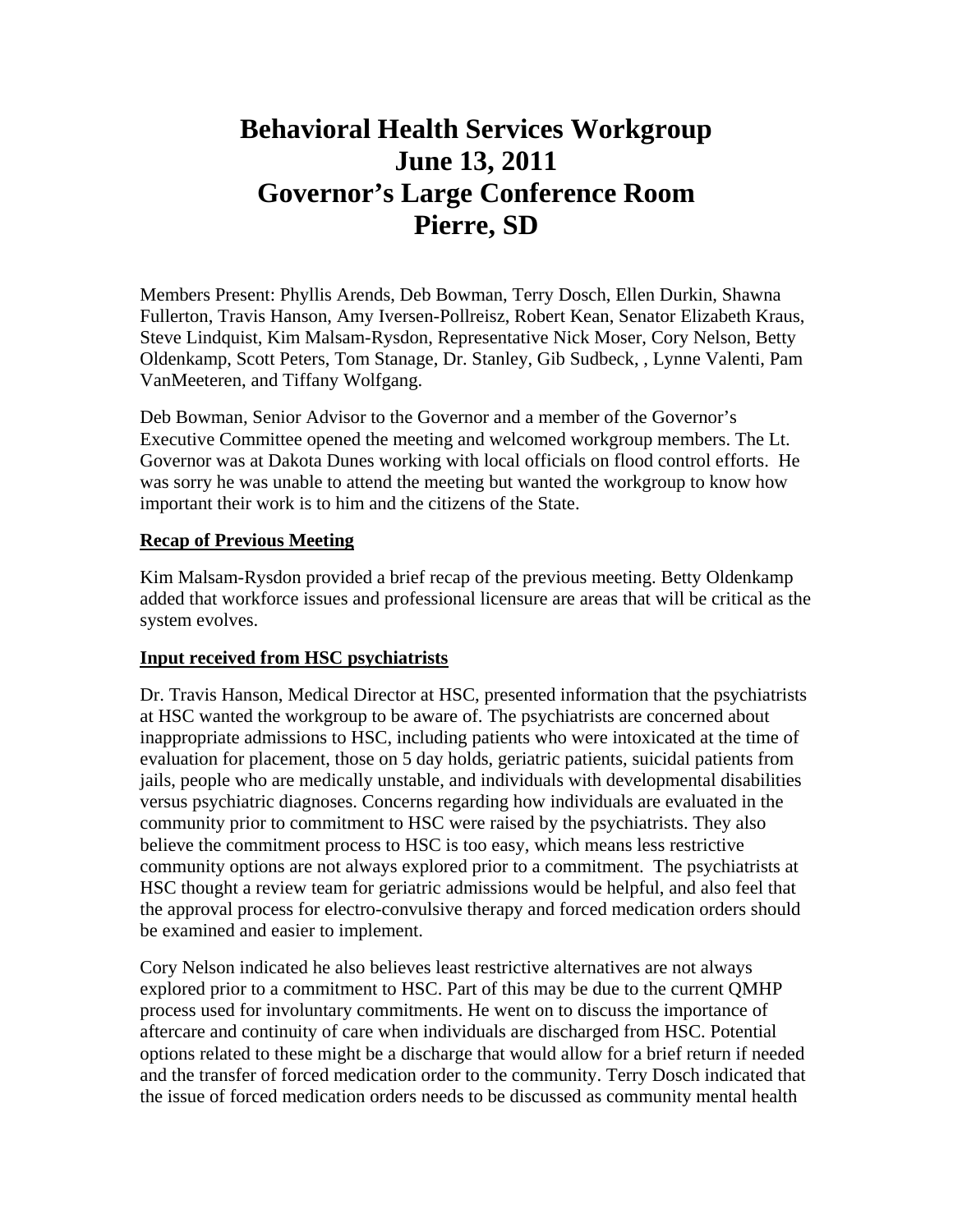centers are concerned about liability issues and recourse for those how don't follow the orders.

Tom Stanage asked how many individuals at HSC meet SMI criteria. Cory said that SMI data is not tracked at HSC; however, information on primary diagnosis could be obtained to determine the numbers of individuals with major mental illnesses. Discussion on HSC continued. The issue of people from other states accessing services at the facility was briefly discussed as an issue. The workgroup discussed the goal should be for HSC to provide what communities can't provide, which means changes must occur at the community level (e.g. nursing homes need to have the capacity to provide more behavioral health support, communities must be able to provide a crisis response, etc). The current fee structure for HSC was also discussed as providing an incentive for local governments to use HSC over community options due to the cost.

#### **Addiction Studies Program for the States**

Kim Malsam-Rysdon presented information on a meeting that she, Deb Bowman, and the following legislators attended: Senator Jean Hunhoff, Chair, Health and Human Services; Senator Joni Clark Cutler, Vice-Chair, Judiciary Committee; Representative Melissa Magstadt, Member, Health and Human Services Committee; and Representative Larry Lucas, Member, Health and Human Services Committee. In addition, Randy Moses, Assistant Director, Division of Insurance, Department of Labor and Regulation and Frank Zavadil, Program Specialist II, Division of Community Behavioral Health, DSS were in attendance.

The first day focused on educating the group on substance abuse and addiction and looking at effective treatment designs that will fit with primary health care. The second day focused on effective prevention services and what provisions are included in the Affordable Health Care Act regarding this service. In addition, South Dakota had to develop a plan on what measures our State needed to take to be able to implement the Affordable Health Care Act. See the attached work plan that was developed by the SD team for more information.

Substance abuse and primary care issues were discussed by the workgroup. Key themes included substance abuse as a chronic disease, the importance of recovery, and the inclusion of primary care. Tom Stanage expressed the need for substance abuse services to include case management and indicated current services are restricted to a time limited group approach that doesn't work for everyone. Dr. Stanley would like to see a more formalized/structured approach that could assist primary care in utilizing a screening/brief intervention protocol, for example using the PHQ-9. It was decided that a primary care provider should be added to the workgroup so members were asked to provide potential names to state staff.

The workgroup also expressed an interest in how the courts are using community services, for example drug courts. We will ask the court system to consider presenting on drug courts at a future meeting.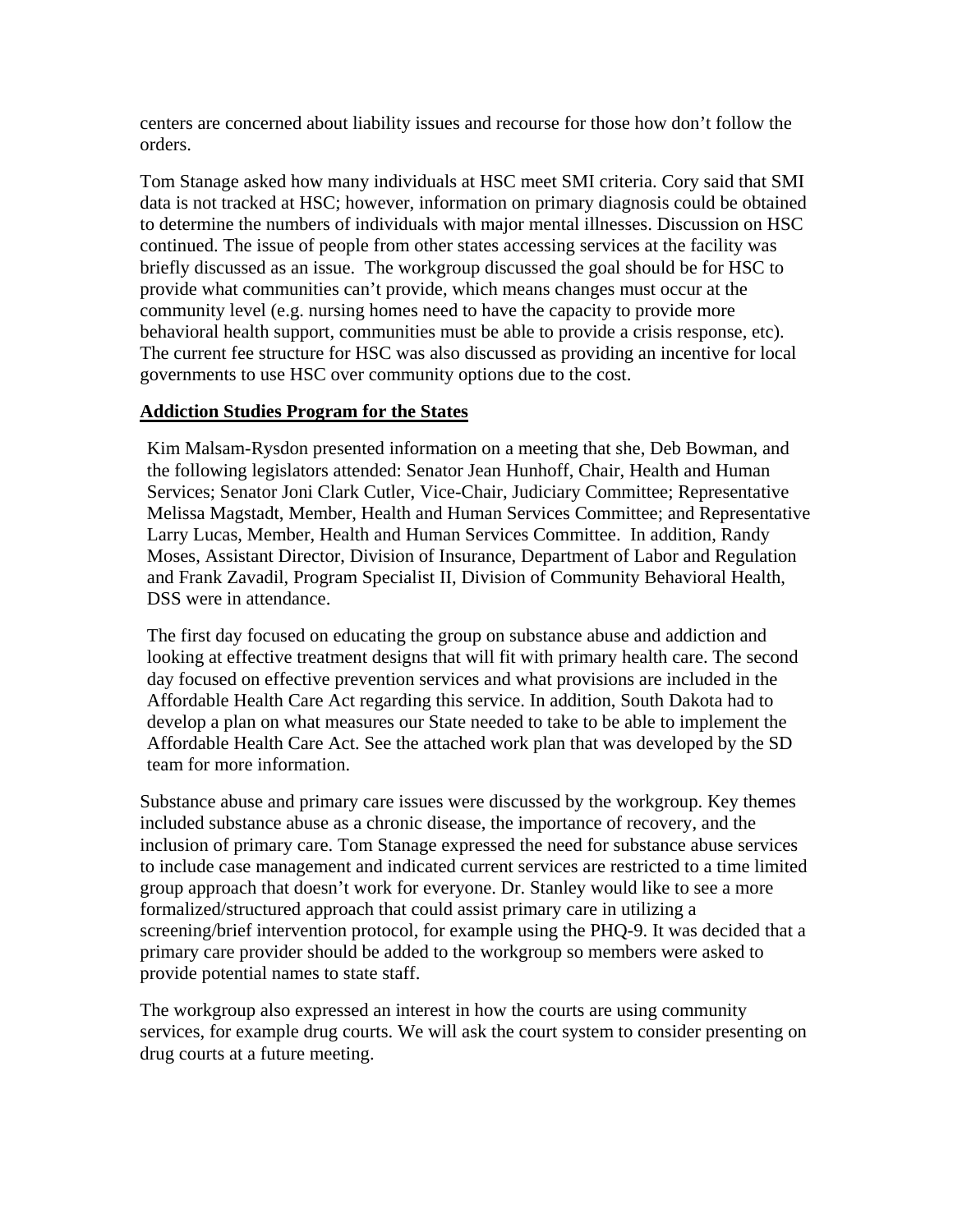## **Organizational Changes**

Amy Iversen-Pollreisz reviewed the organizational changes that occurred recently, which included the elimination of the Divisions of Mental Health and Alcohol and Drug Abuse and the creation of two new divisions: the Division of Community Behavioral Health and the Division of Correctional Behavioral Health. A separate prevention program area has been developed to ensure additional prevention services are developed and implemented in the state. See the attached organizational chart for more detail. Amy explained that these changes were accomplished with only one lay-off, and that individual took another position within the Division. Several other staff is in different positions within the new structure.

# **Recap of Guiding Principles**

Workgroup members were unclear how recovery applied to services to children/youth on the guiding principle that reads, "Services focus on recovery driven outcomes." This was discussed and the guiding principle will be changed to read, "Services focus on individualized recovery/resiliency driven outcomes." With this change, the workgroup expressed consensus on the guiding principles.

## **Development of Goal Areas**

The *Access to Services* goal area was discussed by the workgroup. Key areas of discussion included:

- Access for kids/families as well as adults
- Availability of forced medication orders in the community
- Review and implement a processes to ensure services are provided in the least restrictive, most appropriate environment
- Availability of crisis care and increased training for first responders- increased capacity to divert possible referrals to HSC to other community services
- Review the differences between mental health and substance abuse processes for placement
- Rural/frontier access issues- develop baseline criteria for integration and improved outcomes
- Importance of working with Tribes to have them provide services directly

A second goal area discussed was *Building Capacity of Local Communities*. Key areas of discussion included:

 Review the structure of the community mental health system versus private independent practice- differences in standards/regulation, practice guidelines, and funding